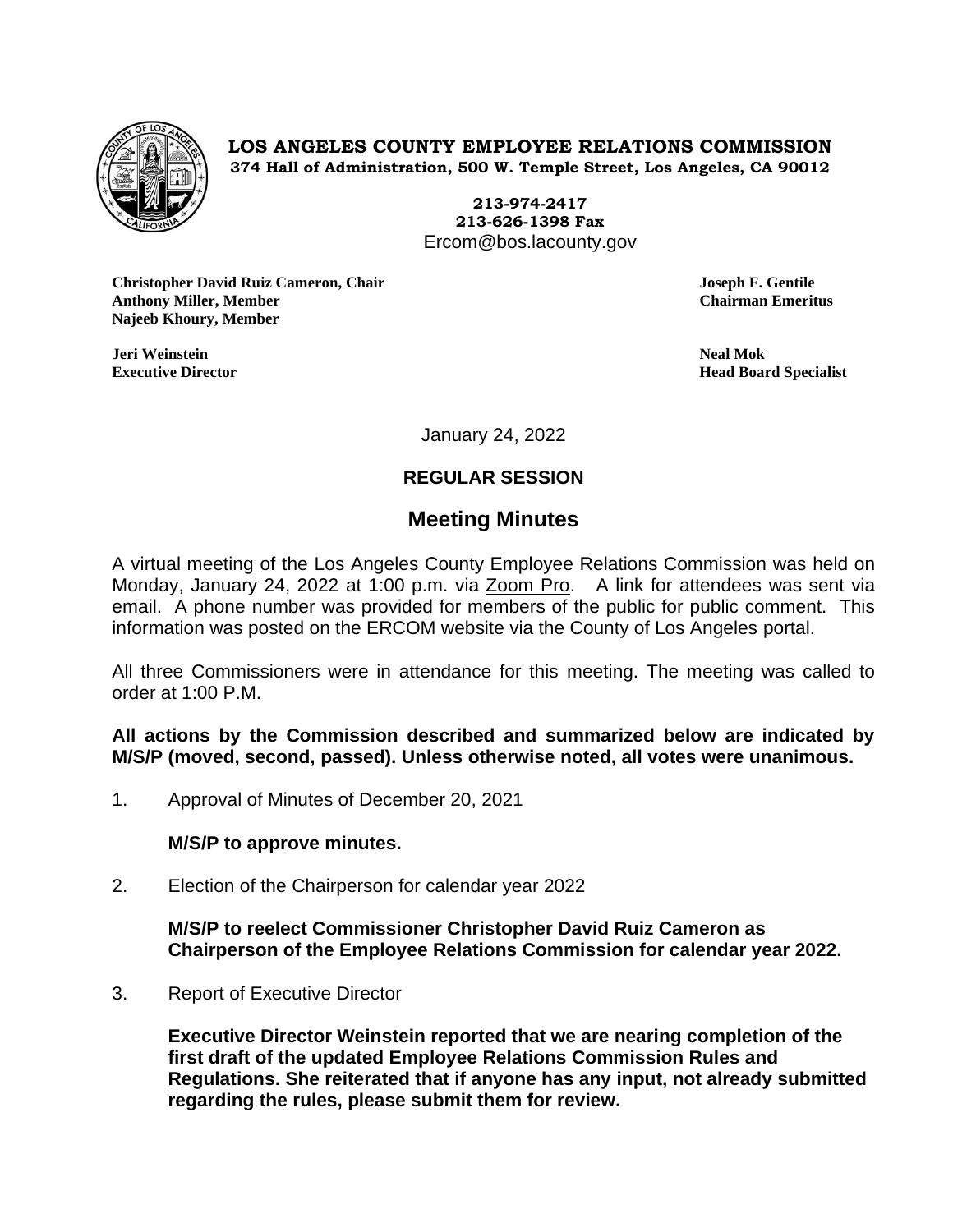4. Public Comment

**NONE**

- 5. Consideration of requests for **Unfair Practice Charges:**
	- **a.** Professional Peace Officers Association **(PPOA)**
		- -UFC 014-21 Professional Peace Officers Association (PPOA) vs. Los Angeles County Sheriff's Department (LASD) (Failure to Meet and Confer) (Cont'd from December 20, 2021)

#### **M/S/P After presentation by both parties and discussion by the Commission, this matter was sent to hearing with no opposition from the County.**

- **b.** Service Employees International Union Local 721 **(SEIU)**
- **NEW** -UFC 015-21 Service Employees International Union Local 721 (SEIU) vs. Department of Children and Family Services (DCFS) (Request for Information)

#### **M/S/P to grant County request for continuance.**

**NEW** -UFC 001-22 Service Employees International Union Local 721 (SEIU) vs. Department of Children and Family Services (DCFS) (Bad Faith Bargaining)

### **M/S/P to grant County request for continuance.**

6. Consideration of Continuation of Teleconferencing for Employee Relations Commission Meetings pursuant to AB 361. Per AB 361:

"To ensure the safety of members of the public and employees, while guaranteeing the public's right to attend and participate in meetings of ERCOM, and in alignment with our Health Officer's recommendations to reduce crowding indoors and to support physical distancing, effective immediately, ERCOM will continue to meet via teleconferencing, in compliance with AB 361 while we are under a State of Emergency and while State or local officials continue to recommend measures to promote social distancing. ERCOM will reconsider the circumstances of the State of Emergency to determine whether teleconferencing should continue within 30 days after today's meeting under AB 361."

#### **M/S/P motion to meet via teleconference for the February 28, 2022 ERCOM Meeting pursuant to AB 361.**

7. Commissioner's Special Items.